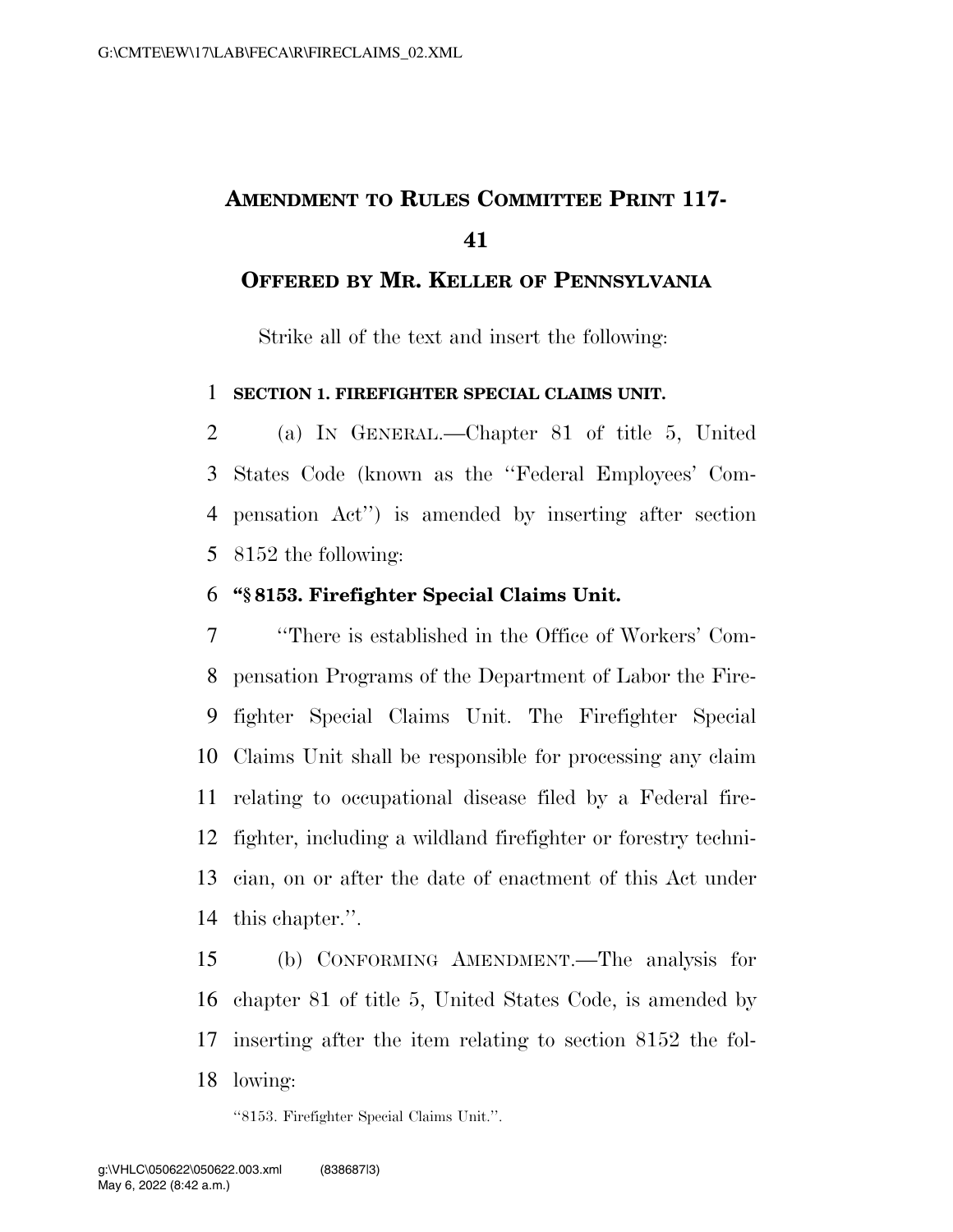#### **SEC. 2. GAO REPORT.**

 (a) IN GENERAL.—Not later than 18 months after the date of enactment of this Act, the Comptroller General of the United States shall submit to the Committee on Education and Labor of the House of Representatives and the Committee on Health, Education, Labor, and Pen- sions of the Senate a report on the health care benefits and treatment under chapter 81 of title 5, United States Code (known as the ''Federal Employees' Compensation Act'') provided to Federal firefighters with the following conditions:

- (1) Bladder cancer.
- (2) Brain cancer.
- (3) Breast cancer.
- (4) Chronic obstructive pulmonary disease.
- (5) Colorectal cancer.
- (6) Esophageal cancer.
- (7) Kidney cancer.
- (8) Leukemias.
- 20 (9) Lung cancer.
- (10) Mesothelioma.
- (11) Multiple myeloma.
- (12) Non-Hodgkin lymphoma.
- (13) Prostate cancer.
- (14) Skin cancer (melanoma).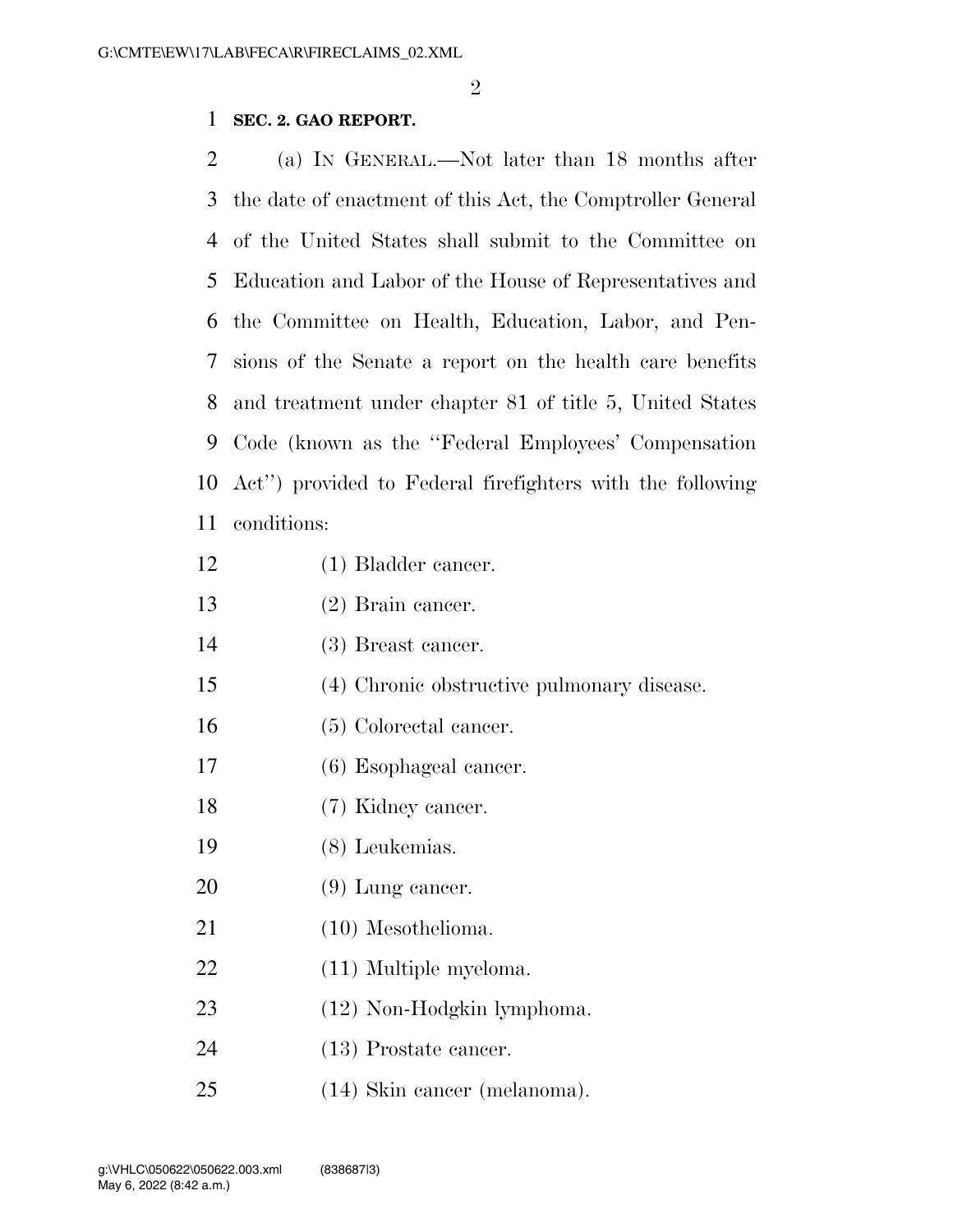(15) A sudden cardiac event or stroke while, or not later than 24 hours after, engaging in activities related to the employee's occupation.

- (16) Testicular cancer.
- (17) Thyroid cancer.

 (b) CONTENTS.—The report required under sub-section (a) shall include—

 (1) a description of any known barriers to the delivery of health care to Federal firefighters sub- mitting an occupational claim under chapter 81 of title 5, United States Code (known as the ''Federal Employees' Compensation Act''), including denials of claims and delays in the processing of claims, and the degree to which such barriers impact the ability of firefighters with legitimate medical needs, includ- ing firefighters in rural areas, to access treatment for diseases described in subsection (a);

 (2) an evaluation of the claims submitted by firefighters and survivors under such Act that have been approved, denied, or are waiting for a final de-termination, including—

 (A) the percentages of claims approved; and

 (B) the average amount of time it takes for a claim to be resolved; and